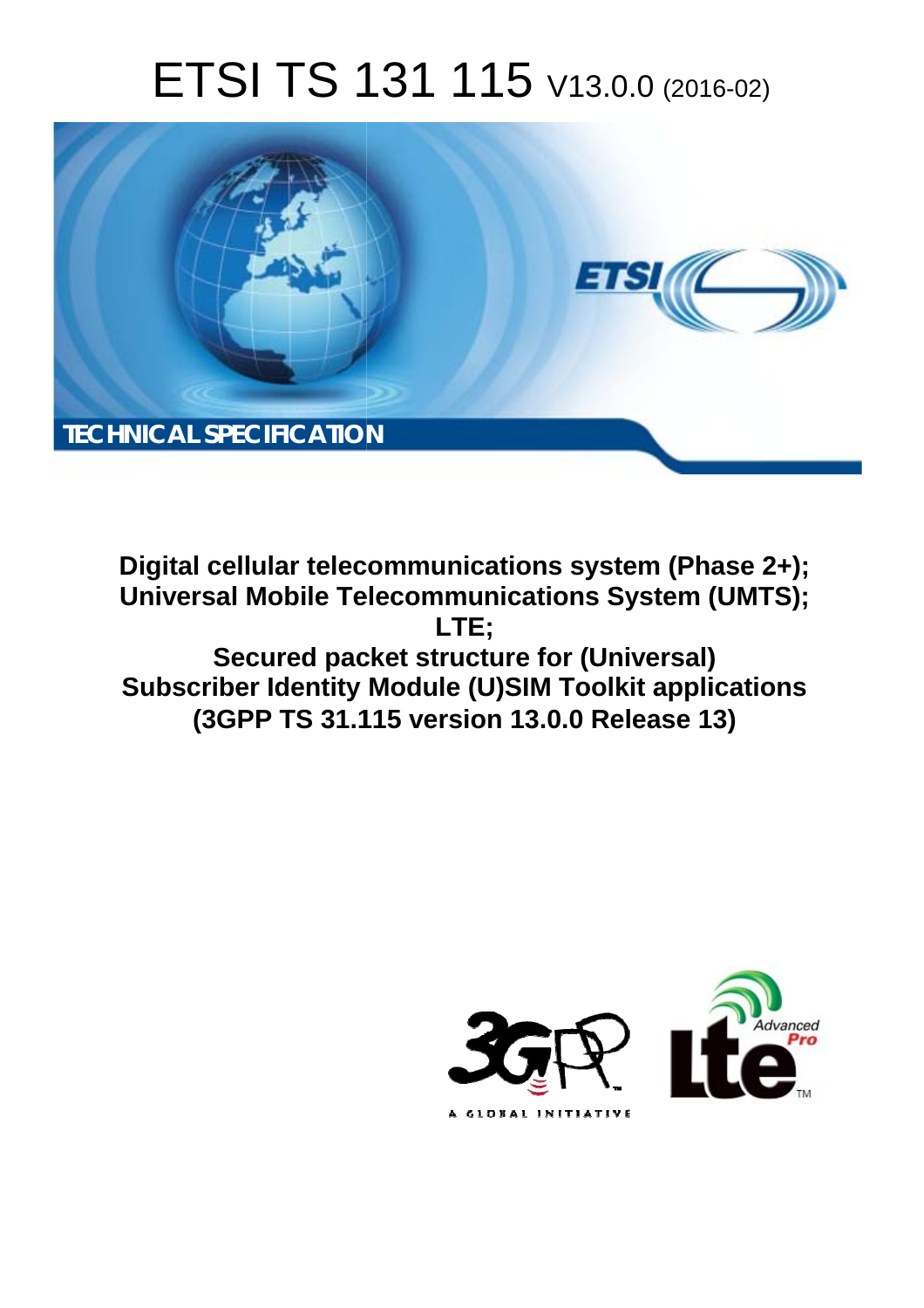Reference RTS/TSGC-0631115vd00

Keywords

GSM,LTE,UMTS

#### *ETSI*

#### 650 Route des Lucioles F-06921 Sophia Antipolis Cedex - FRANCE

Tel.: +33 4 92 94 42 00 Fax: +33 4 93 65 47 16

Siret N° 348 623 562 00017 - NAF 742 C Association à but non lucratif enregistrée à la Sous-Préfecture de Grasse (06) N° 7803/88

#### *Important notice*

The present document can be downloaded from: <http://www.etsi.org/standards-search>

The present document may be made available in electronic versions and/or in print. The content of any electronic and/or print versions of the present document shall not be modified without the prior written authorization of ETSI. In case of any existing or perceived difference in contents between such versions and/or in print, the only prevailing document is the print of the Portable Document Format (PDF) version kept on a specific network drive within ETSI Secretariat.

Users of the present document should be aware that the document may be subject to revision or change of status. Information on the current status of this and other ETSI documents is available at <http://portal.etsi.org/tb/status/status.asp>

If you find errors in the present document, please send your comment to one of the following services: <https://portal.etsi.org/People/CommiteeSupportStaff.aspx>

#### *Copyright Notification*

No part may be reproduced or utilized in any form or by any means, electronic or mechanical, including photocopying and microfilm except as authorized by written permission of ETSI.

The content of the PDF version shall not be modified without the written authorization of ETSI. The copyright and the foregoing restriction extend to reproduction in all media.

> © European Telecommunications Standards Institute 2016. All rights reserved.

**DECT**TM, **PLUGTESTS**TM, **UMTS**TM and the ETSI logo are Trade Marks of ETSI registered for the benefit of its Members. **3GPP**TM and **LTE**™ are Trade Marks of ETSI registered for the benefit of its Members and of the 3GPP Organizational Partners.

**GSM**® and the GSM logo are Trade Marks registered and owned by the GSM Association.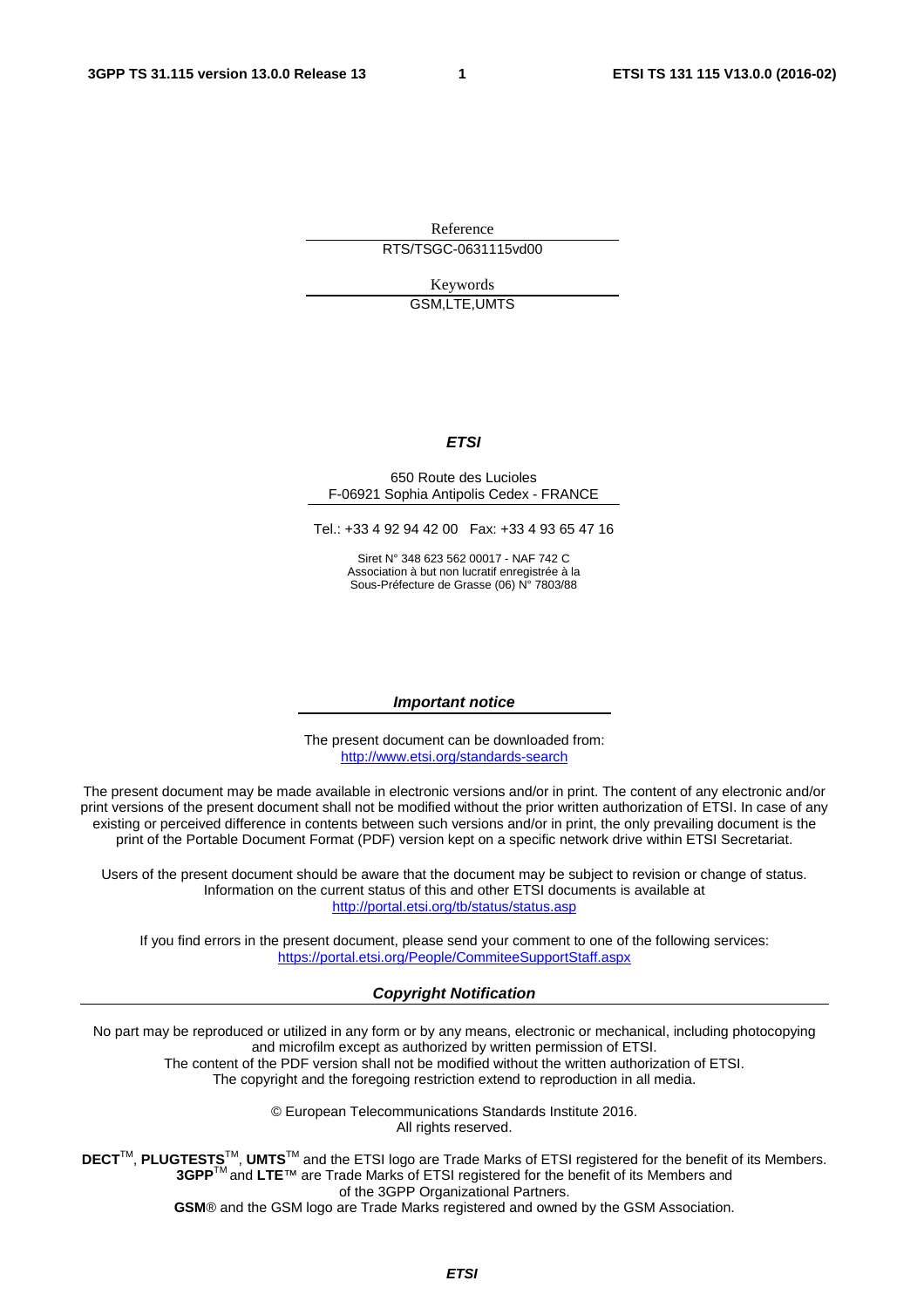# Intellectual Property Rights

IPRs essential or potentially essential to the present document may have been declared to ETSI. The information pertaining to these essential IPRs, if any, is publicly available for **ETSI members and non-members**, and can be found in ETSI SR 000 314: *"Intellectual Property Rights (IPRs); Essential, or potentially Essential, IPRs notified to ETSI in respect of ETSI standards"*, which is available from the ETSI Secretariat. Latest updates are available on the ETSI Web server [\(https://ipr.etsi.org/](https://ipr.etsi.org/)).

Pursuant to the ETSI IPR Policy, no investigation, including IPR searches, has been carried out by ETSI. No guarantee can be given as to the existence of other IPRs not referenced in ETSI SR 000 314 (or the updates on the ETSI Web server) which are, or may be, or may become, essential to the present document.

### Foreword

This Technical Specification (TS) has been produced by ETSI 3rd Generation Partnership Project (3GPP).

The present document may refer to technical specifications or reports using their 3GPP identities, UMTS identities or GSM identities. These should be interpreted as being references to the corresponding ETSI deliverables.

The cross reference between GSM, UMTS, 3GPP and ETSI identities can be found under <http://webapp.etsi.org/key/queryform.asp>.

# Modal verbs terminology

In the present document "**shall**", "**shall not**", "**should**", "**should not**", "**may**", "**need not**", "**will**", "**will not**", "**can**" and "**cannot**" are to be interpreted as described in clause 3.2 of the [ETSI Drafting Rules](http://portal.etsi.org/Help/editHelp!/Howtostart/ETSIDraftingRules.aspx) (Verbal forms for the expression of provisions).

"**must**" and "**must not**" are **NOT** allowed in ETSI deliverables except when used in direct citation.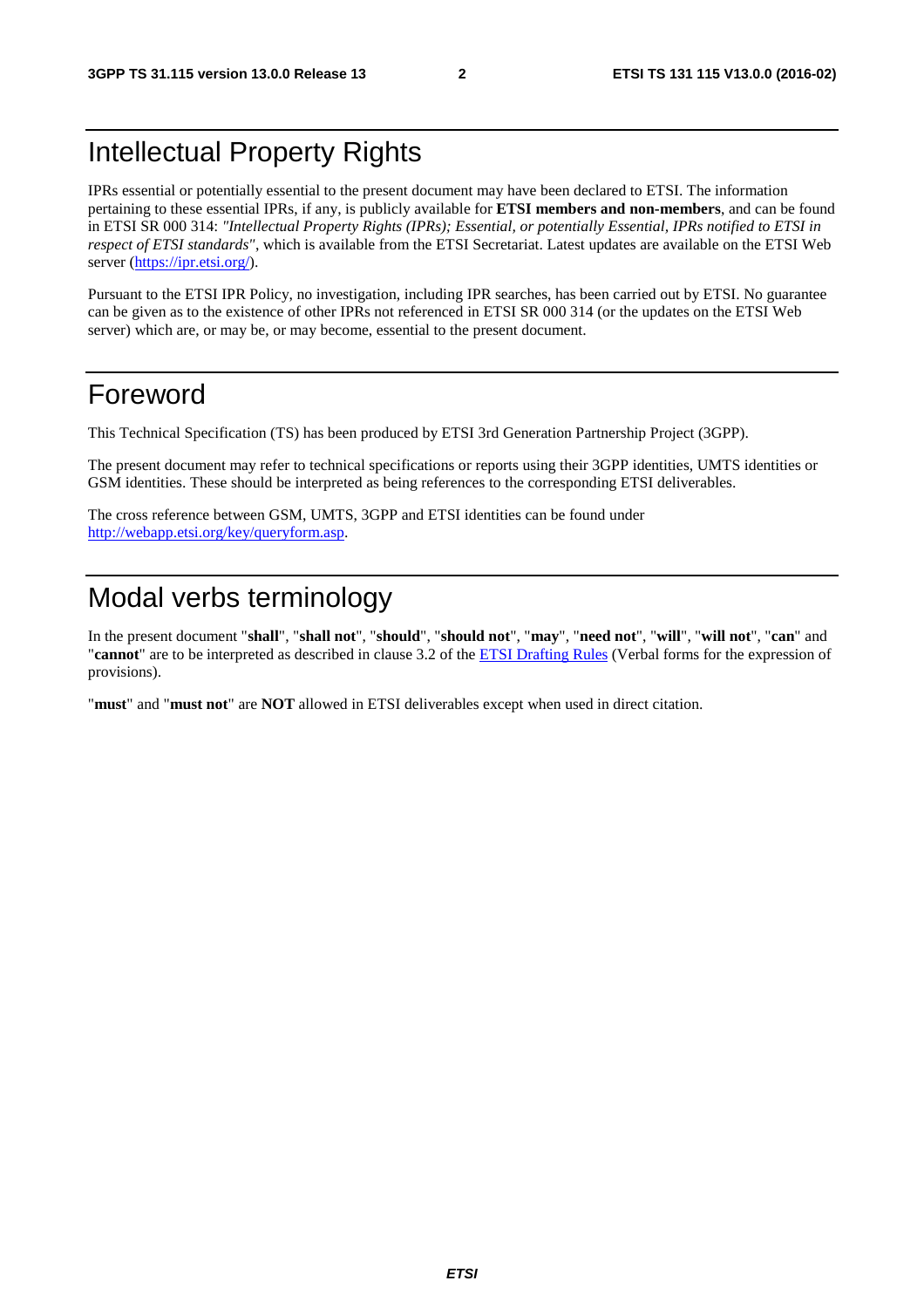$\mathbf{3}$ 

# Contents

| 1                                                 |                               |  |  |  |  |  |  |
|---------------------------------------------------|-------------------------------|--|--|--|--|--|--|
| 2                                                 |                               |  |  |  |  |  |  |
| 3<br>3.1<br>3.2                                   |                               |  |  |  |  |  |  |
| $\overline{4}$<br>4.1<br>4.2<br>4.3<br>4.4<br>4.5 |                               |  |  |  |  |  |  |
| 5<br>5.1<br>5.2<br>5.3                            |                               |  |  |  |  |  |  |
| 6<br>6.1<br>6.2<br>6.3<br>6.4                     |                               |  |  |  |  |  |  |
| 7                                                 |                               |  |  |  |  |  |  |
| 8                                                 |                               |  |  |  |  |  |  |
|                                                   | <b>Annex A (normative):</b>   |  |  |  |  |  |  |
|                                                   | <b>Annex B</b> (informative): |  |  |  |  |  |  |
|                                                   |                               |  |  |  |  |  |  |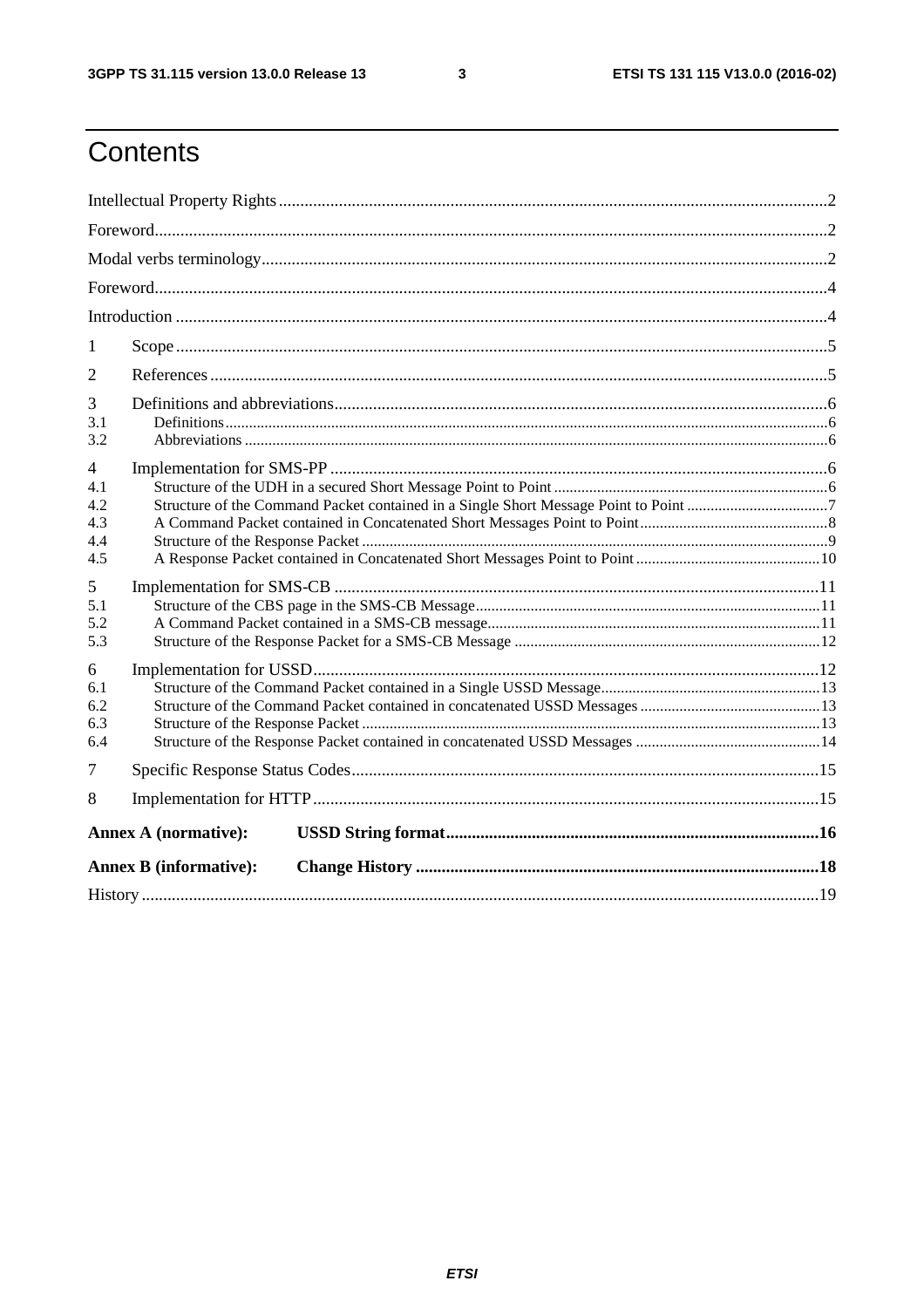# Foreword

This Technical Specification has been produced by the 3<sup>rd</sup> Generation Partnership Project (3GPP).

The contents of the present document are subject to continuing work within the TSG and may change following formal TSG approval. Should the TSG modify the contents of the present document, it will be re-released by the TSG with an identifying change of release date and an increase in version number as follows:

Version x.y.z

where:

- x the first digit:
	- 1 presented to TSG for information;
	- 2 presented to TSG for approval;
	- 3 or greater indicates TSG approved document under change control.
- Y the second digit is incremented for all changes of substance, i.e. technical enhancements, corrections, updates, etc.
- Z the third digit is incremented when editorial only changes have been incorporated in the document.

# Introduction

The present document is the result of a split of TS 23.048 Release 5 between the generic part and the bearers specific application. The generic part has been transferred to SCP. The present document is the bearers specific part.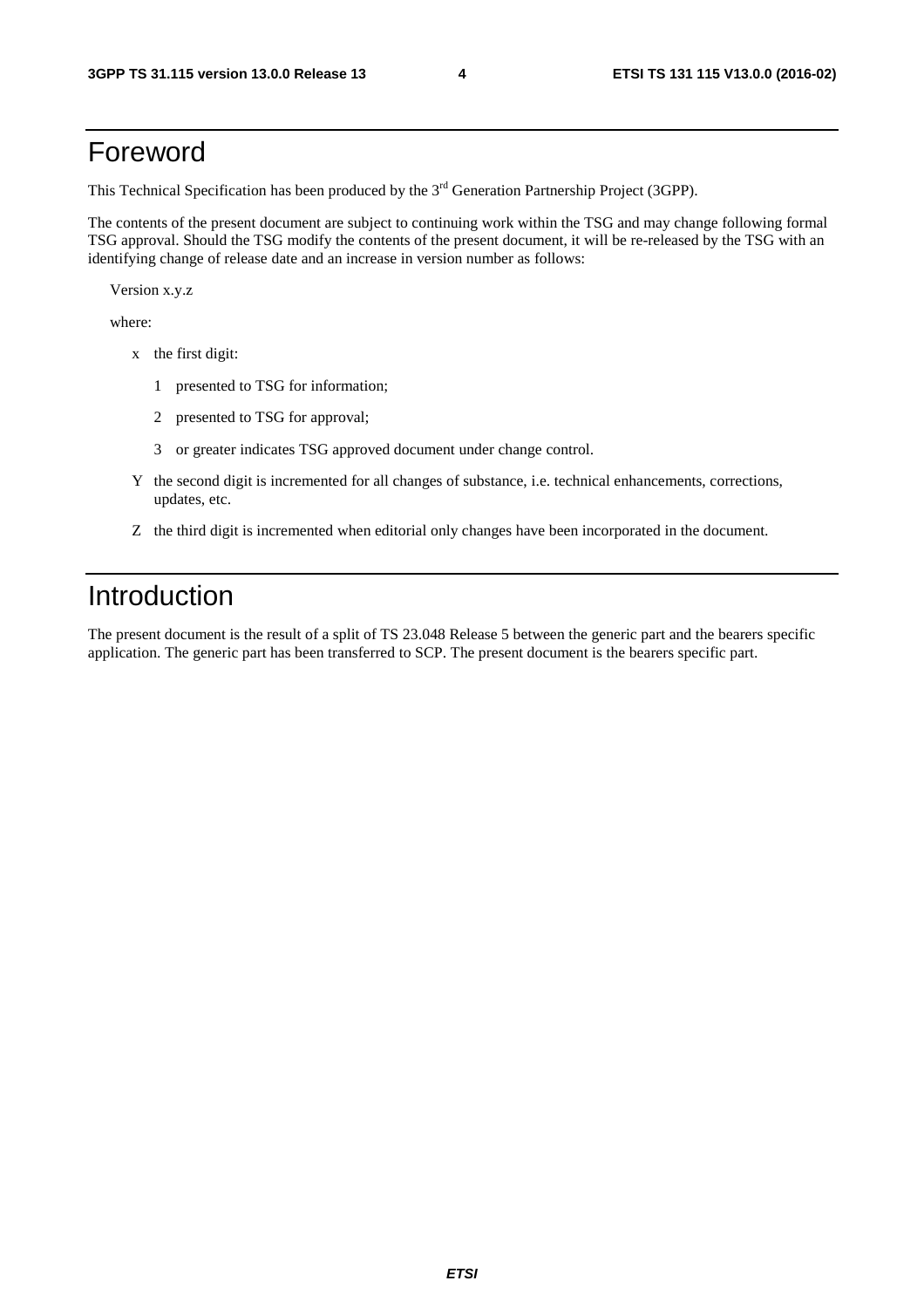### 1 Scope

The present document specifies the structure of the Secured Packets in implementations using Short Message Service Point to Point (SMS-PP), Short Message Service Cell Broadcast (SMS-CB), Unstructured Supplementary Service Data (USSD) and and Hyper Text Transfer Protocol (HTTP) based on ETSI TS 102 225 [9].

The structure of the Secured Packets shall comply with the one defined in ETSI TS 102 225 [9]. The present document only contains additional requirements or explicit limitations for SIM/USIM applications.

It is applicable to the exchange of secured packets between an entity in a 3G or GSM PLMN and an entity in the (U)SIM.

Secured Packets contain application messages to which certain mechanisms according to ETSI TS 102 224 [2] have been applied. Application messages are commands or data exchanged between an application resident in or behind the 3G or GSM PLMN and on the (U)SIM. The Sending/Receiving Entity in the 3G or GSM PLMN and the UICC are responsible for applying the security mechanisms to the application messages and thus turning them into Secured Packets.

# 2 References

The following documents contain provisions which, through reference in this text, constitute provisions of the present document.

- References are either specific (identified by date of publication and/or edition number or version number) or non-specific.
- For a specific reference, subsequent revisions do not apply.
- For a non-specific reference, the latest version applies. In the case of a reference to a 3GPP document (including a GSM document), a non-specific reference implicitly refers to the latest version of that document *in the same Release as the present document*.
- [1] 3GPP TR 21.905: "Vocabulary for 3GPP Specifications".
- [2] ETSI TS 102 224 V8.0.0: "Smart Cards; Security mechanisms for UICC based Applications Functional requirements".
- [3] 3GPP TS 23.040: "Technical realization of the Short Message Service (SMS)".
- [4] 3GPP TS 24.011: "Point-to-Point (PP) Short Message Service (SMS) support on mobile radio interface".
- [5] ETSI TS 101 220 "Smart Cards; ETSI numbering system for telecommunication application providers".
- [6] 3GPP TS 23.041: "Technical realization of Cell Broadcast Service (CBS)".
- [7] 3GPP TS 24.012: "Short Message Service Cell Broadcast (SMSCB) support on the mobile radio interface".
- [8] 3GPP TS 23.038: "Alphabets and language-specific information".
- [9] ETSI TS 102 225 V12.1.0: "Smart Cards; Secured packet structure for UICC based applications".
- [10] 3GPP TS 24.090: "Unstructured Supplementary Service Data (USSD) Stage 3".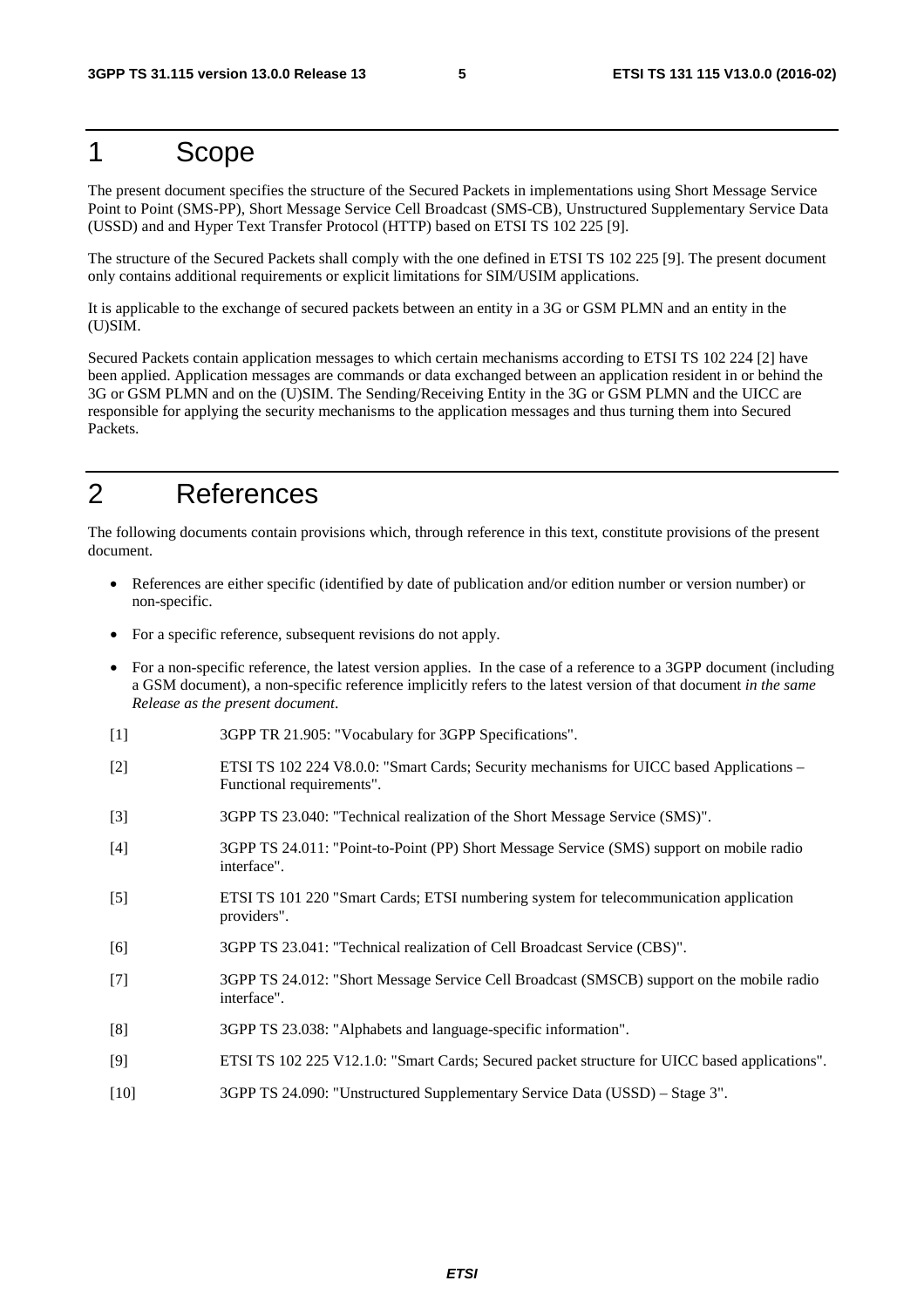# 3 Definitions and abbreviations

#### 3.1 Definitions

For the purposes of the present document, the terms and definitions given in ETSI TS 102 225 [9] and the following apply:

**Message Identifier:** two-octet field used to identify the source and type of the message

**Page Parameter:** single octet field used to represent the CBS page number in the sequence and the total number of pages in the SMS-CB message

**Serial Number:** two octet field which identifies a particular message It is linked to the Message Identifier and is altered every time the message is changed

**Short Message:** information that may be conveyed by means of the SMS Service as defined in TS 23.040 [3].

**USSD message:** information that may be conveyed in the USSD-String field of a Facility message as defined in TS 24.090 [10].

#### 3.2 Abbreviations

For the purpose of the present document, the abbreviations given in ETSI TS 102 225 [9] and the following apply:

| <b>Cipher Block Chaining</b>                   |
|------------------------------------------------|
| Cell Broadcast Service                         |
| <b>Concatenation Control Field</b>             |
| Data Coding Scheme                             |
| Information Element Identifier                 |
| Information Element Identifier Data Length     |
| <b>Information Element Data</b>                |
| Message Identifier                             |
| Mobile Originated Short Message Service        |
| Mobile Terminated Short Message Service        |
| Packet Format Information                      |
| <b>Public Land Mobile Network</b>              |
| Page Parameter                                 |
| <b>Subscriber Identity Module</b>              |
| <b>Short Message</b>                           |
| <b>Short Message Service</b>                   |
| Short Message Service – Point to Point         |
| Short Message Service - Cell Broadcast         |
| Short Message Service – Service Centre         |
| Serial Number                                  |
| USSD message                                   |
| Universal Subscriber Identity Module           |
| <b>Unstructured Supplementary Service Data</b> |
|                                                |

# 4 Implementation for SMS-PP

### 4.1 Structure of the UDH in a secured Short Message Point to Point

The coding of the SMS-DELIVER, SMS-SUBMIT, SMS-DELIVER-REPORT header shall indicate that the data is binary (8 bit data), and not 7 bit or 16 bit. In order to invoke the UDH functionality of relevant SMS element, the UDHI bit shall be set as defined in TS 23.040 [3].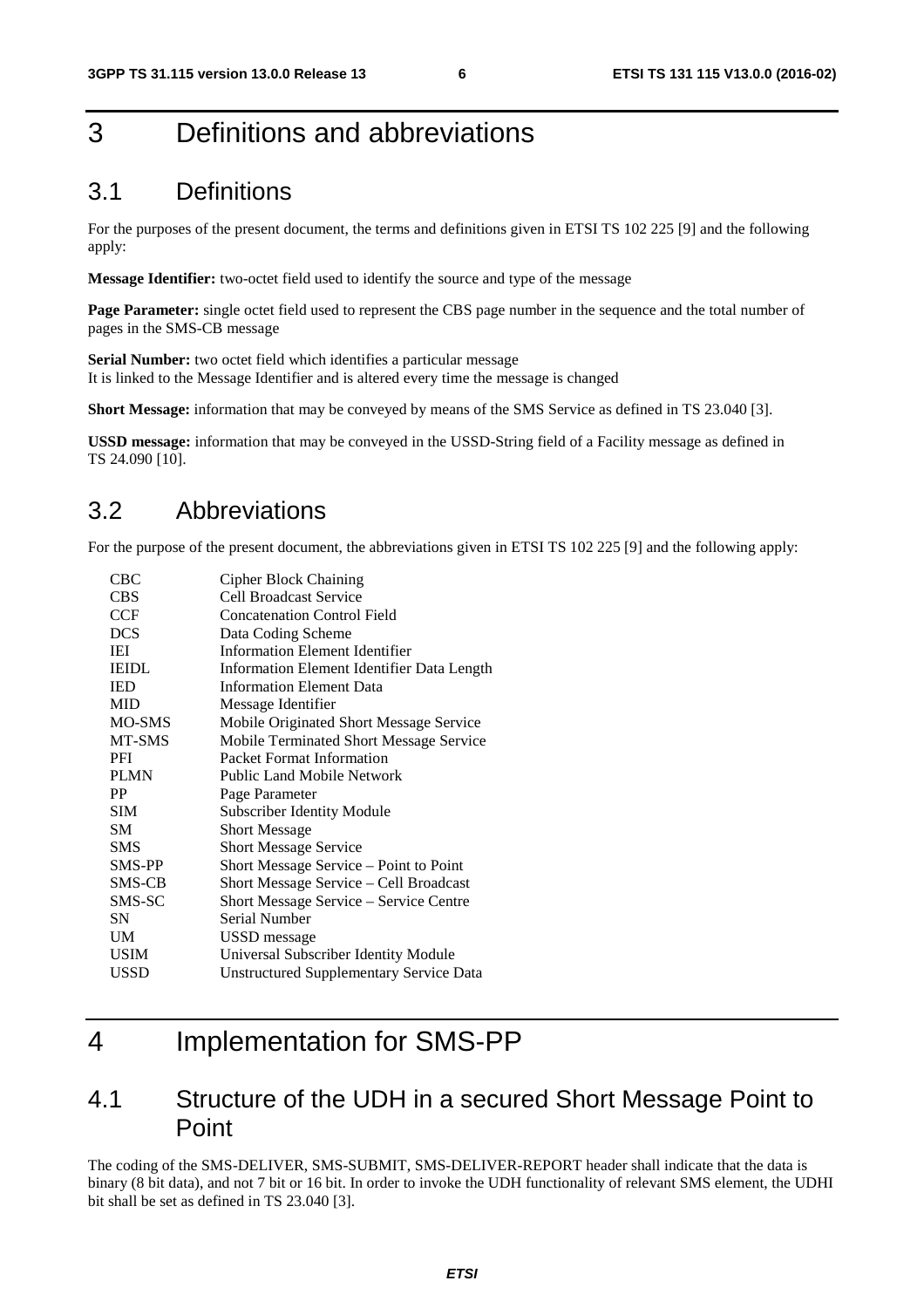However, in the case of a Response Packet originating from the UICC, due to the inability of the UICC to indicate to a ME that the UDHI bit should be set, the Response Packet SMS will not have the UDHI bit set, and the Sending Entity shall treat the Response Packet as if the UDHI bit was set.

The generalised structure of the UDH in the Short Message element is contained in the User Data part of the Short Message element and is described in TS 23.040 [3]. The Command Packet and the Response Packet are partially mapped into this UDH structure.

Information Element Identifiers (IEI's) values range '70 – 7F' are reserved in TS 23.040 [3] for use in the present document and allocated as follows:

- '70' and '71' are specified in the present document
- values ' $72 7D'$  are reserved for future use
- '7E' and '7F' are for proprietary implementations.

If a Response Packet (Response Header + Data) is too large to be contained in a single Short Message (including the Response Header), it shall be concatenated according to TS 23.040 [3].

If it is indicated in the SPI2 of a Command Packet to send back a PoR using SMS-DELIVER-REPORT and if the Response Packet is too large to be contained in a single SMS-DELIVER-REPORT – TP element, then:

- One single Response Packet shall be sent back to the SE using SMS-DELIVER-REPORT. This Response Packet:
	- Shall not contain any additional response data.
	- Shall contain the Response Status Code set to "Actual response data to be sent using SMS-SUBMIT".
	- The security applied to this Response Packet shall follow the coding and rules as defined in ETSI TS 102 225 [9].
- This shall be followed by a complete Response Packet, contained in one SMS-SUBMIT element or in a concatenated Short Message composed of several SMS-SUBMIT elements.

### 4.2 Structure of the Command Packet contained in a Single Short Message Point to Point

CPI identifies the Command Packet and indicates that the first portion of the SM (8 bit data) contains the Command Packet Length (CPL), the Command Header Length (CHL) followed by the remainder of the Command Header: the Secured Data follows on immediately as the remainder of the SM element.

The relationship between the Command Packet and its inclusion in the UDH structure of a single Short Message defined in TS 23.040 [3] is as following:

- CPI is mapped to IEIa defined in TS 23.040 [3] and shall be set to '70'.
- IEDa defined in TS 23.040 [3] shall be a null field and its length IEIDLa shall be set to '00'.

The following Table 1 indicates the Command Packet contained in a single SMS-PP. It is a particular implementation for single SMS-PP of the generic Command Packet structure described in ETSI TS 102 225 [9].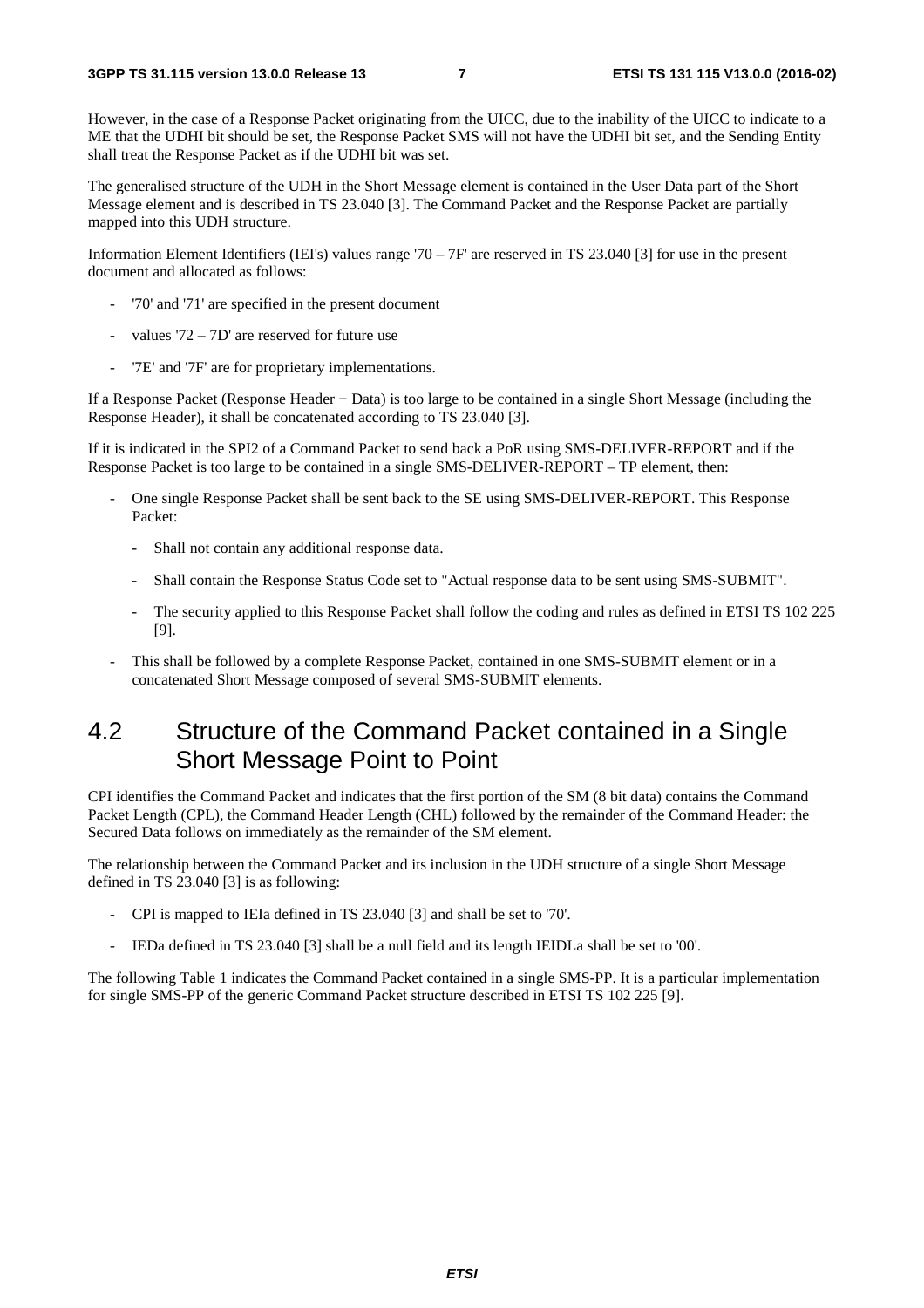| <b>Command Packet</b><br><b>Elements</b>    | Length              | <b>Description</b>                                                                                                                                             |
|---------------------------------------------|---------------------|----------------------------------------------------------------------------------------------------------------------------------------------------------------|
| Command Packet<br>Length                    | 2 octets (see NOTE) | Length of the Command Packet (CPL), coded over 2<br>octets, and shall not be coded as the length of BER-TLV<br>data objects described in ETSI TS 101 220 [5].  |
| Command Header<br>Identifier                | Null field          | (CHI) Null field.                                                                                                                                              |
| Command Header<br>Length                    | 1 octet             | Length of the Command Header (CHL), coded over one<br>octet, and shall not be coded as the length of BER-TLV<br>data objects described in ETSI TS 101 220 [5]. |
| SPI to RC/CC/DS in<br>the Command<br>Header | Variable            | The remainder of the Command Header as described in<br>ETSI TS 102 225 [9].                                                                                    |
| Secured Data                                | Variable            | Application Message, including possible padding octets as<br>described in ETSI TS 102 225 [9].                                                                 |

**Table 1: Structure of the Command Packet contained in the SM (8 bit data)** 

NOTE: Whilst not absolutely necessary in this particular instance, this field is necessary for the case where concatenated Short Message is employed (see subclause 4.3).

It is recognised that most checksum algorithms require input data in modulo 8 length. In order to achieve a modulo 8 length of the data before the RC/CC/DS field in the Command Header the Length of the Command Packet and the Length of the Command Header shall be included in the calculation of RC/CC/DS if used. These fields shall not be ciphered.

When receiving a secured Command Packet requesting a Proof of Receipt (PoR), the Receiving Entity shall follow the coding and rules as defined in ETSI TS 102 225 [9]. The Receiving Entity shall verify the authenticity of the Sending Entity. If the Receiving Entity cannot authenticate the Sending Entity, the Receiving Entity shall not send any Response Packet and discard the Command Packet with no further action being taken, as described in ETSI TS 102 225 [9], clause 4.1.

The SPI shall be coded as specified in ETSI TS 102 225 [9]. The b6 of the second octet is used for SMS only and shall be coded as followed:

Second Octet:



### 4.3 A Command Packet contained in Concatenated Short Messages Point to Point

If a Command Packet is longer than 140 octets (including the Command Header), it shall be concatenated according to TS 23.040 [3].

The relationship between the Command Packet and its inclusion in the structure of a concatenated Short Message defined in TS 23.040 [3] is as following: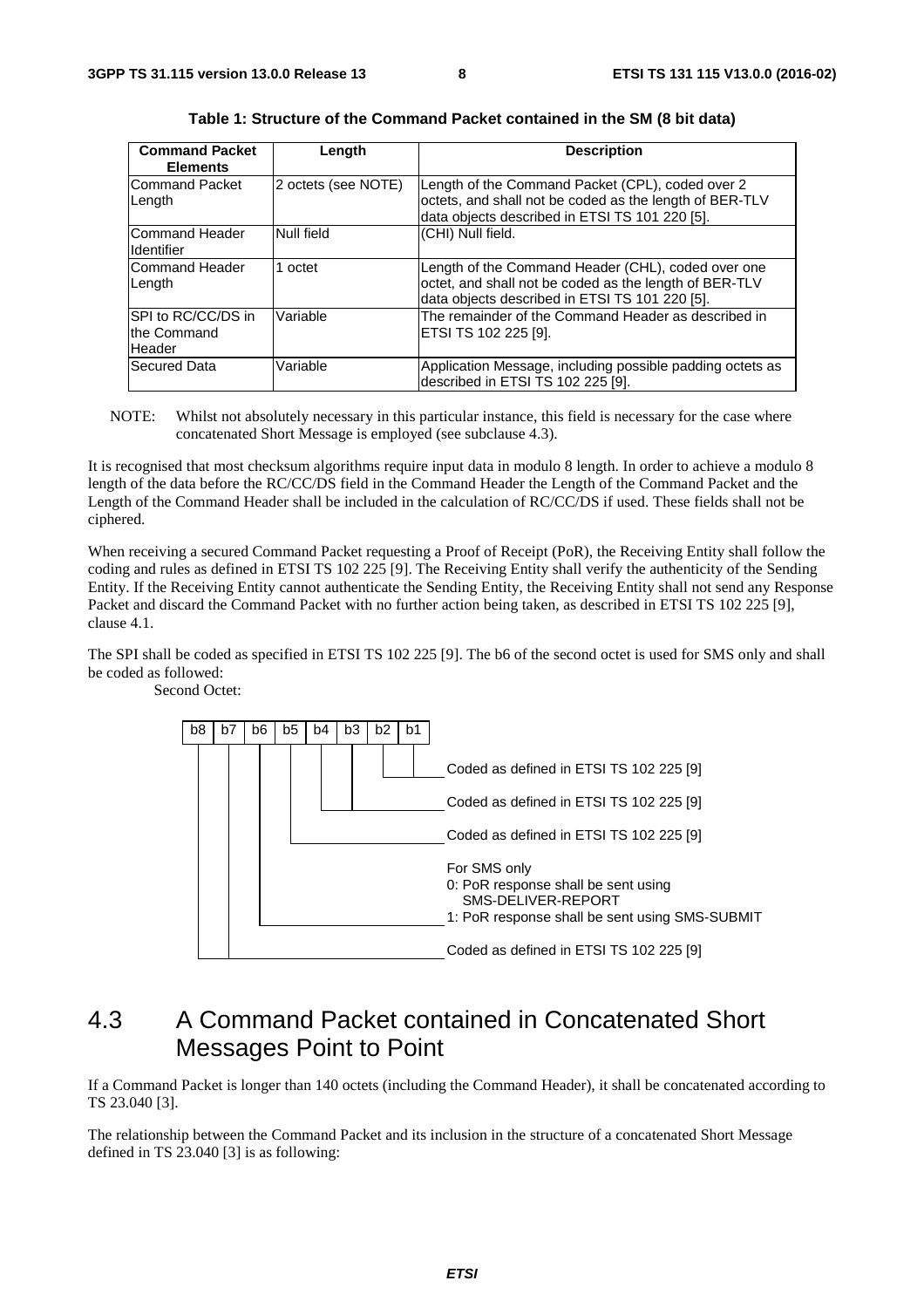- The entire Command Packet including the Command Header shall be separated into its component concatenated parts. The structure of the Command Packet contained in a concatenated SMS-PP is as described in Table 1 of this specification.
- The first Short Message shall contain the Concatenation Control Header as defined in TS 23.040 [3] identified by IEIx and the Command Packet Identifier (CPI) in the User Data Header. The relationship between the Command Packet and its inclusion in the structure of the first concatenated Short Message is as described in clause 4.2 for a single Short Message.

NOTE: The ordering of the various elements of the UDH defined in TS 23.040 [3] is not important.

Figure 2009 In each subsequent Short Message in the concatenated series, the Concatenation Control Header shall be present. The Concatenation Control Header shall be set as defined in TS 23.040[3]. The CPI, CPL and Command Header shall not be present.

Example of concatenation, 8-bit reference number:

 if in the first Short Message the Concatenation Control Header isidentified by IEIa, the CPI is mapped to IEIb and no other IEI is present, then the UDHL fieldcontains the length of the total User Data Header i.e the Concatenation Control Header, the CPI and IEIDLb (UDHL shall be set to '07' with IEIa set to '00'). In subsequent Short Message's in the concatenated series, the UDHL contains the length of the Concatenation Control Header only, as there is no subsequent Command Packet Information Element CPI and IEIDLb).

If the data is ciphered, then it is ciphered as described above, before being broken down into individual concatenated elements. The Concatenation Control Header of the UDH in each SM shall not be ciphered.

In order to achieve a modulo 8 length of the data before the RC/CC/DS field in the Command Header, the Length of the Command Packet and the Length of the Command Header shall be included in the calculation of RC/CC/DS if used. These fields shall not be ciphered.

The SPI shall be coded and shall follow the rules as specified in TS 102 225 [9]. The b6 of the second octet is used only for SMS and shall be coded as described for a single short message.

An example illustrating the relationship between a Command Packet split over a sequence of three Short Messages is shown below.



The Command Header includes here CPL, CHL, SPI to RC/CC/DS

#### **Figure 2: Example of command split using concatenated point to point SMS**

### 4.4 Structure of the Response Packet

The Response Packet is as follows. This message is generated by the Receiving Entity and possibly includes some data supplied by the Receiving Application, and returned to the Sending Entity/Sending Application. In the case where the Receiving Entity is the UICC, depending on bit 6 of the second octet of the SPI, this Response Packet is generated on the UICC, either:

- retrieved by the ME from the UICC, and included in the User-Data part of the SMS-DELIVER-REPORT returned to the network; or
- fetched by the ME from the UICC after the Send Short Message proactive command.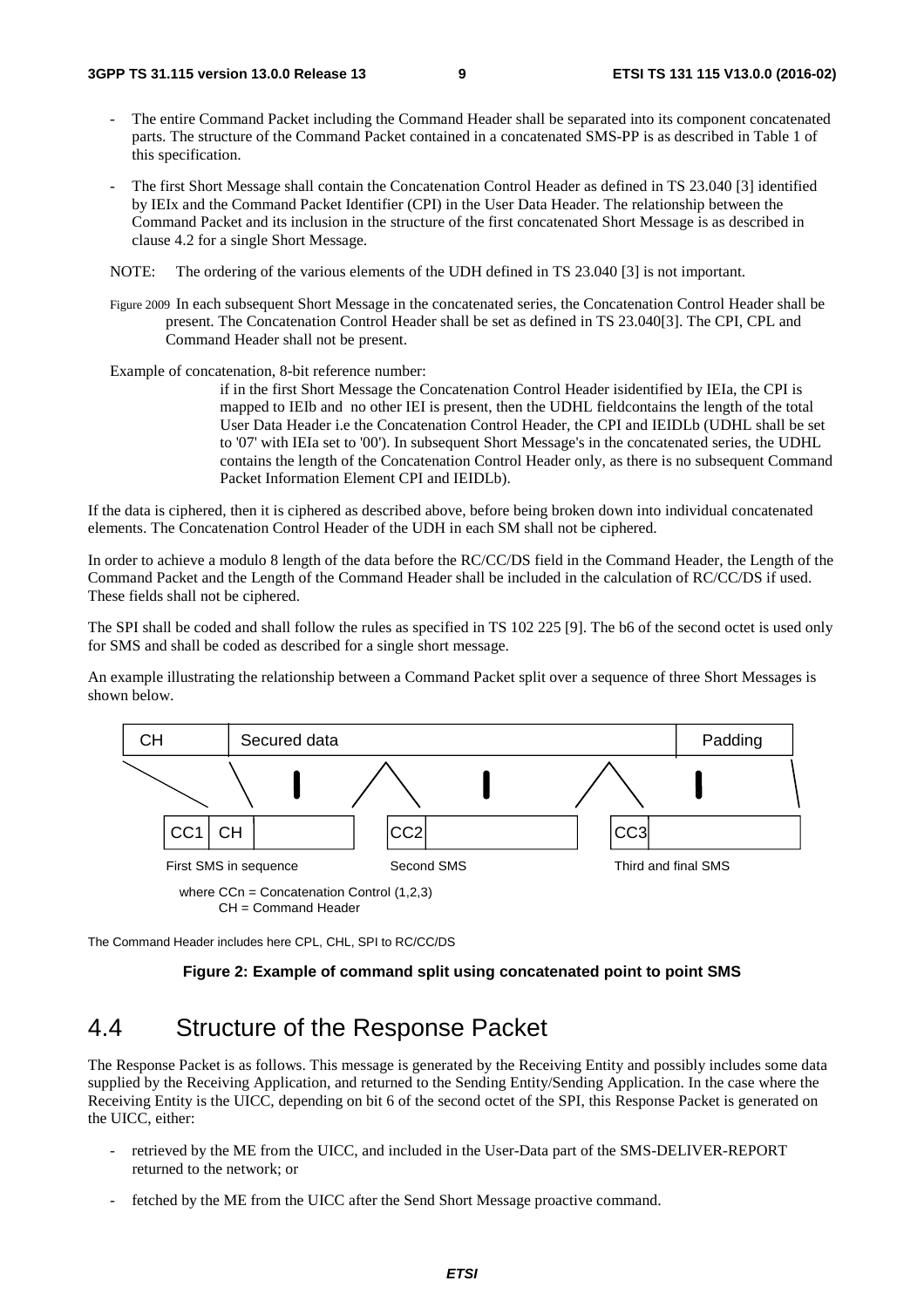The structure of an SMS-DELIVER/SUBMIT User Data object is defined in TS 23.040 [3].

RPI identifies the Response Packet and indicates that the first portion of the SM (8 bit data) contains the Response Packet Length (RPL), the Response Header Length (RHL) followed by the remainder of the Response Header: the Secured Data follows on immediately as the remainder of the SM element.

The relationship between the Response Packet and its inclusion in the UDH structure of a single Short Message defined in TS 23.040 [3] is as following:

- RPI is mapped to IEIa defined in TS 23.040 [3] and shall be set to '71'.
- IEDa defined in TS 23.040 [3] shall be a null field and its length IEIDLa shall be set to '00'.

The following Table 3 indicates the Response Packet contained in a single SMS-PP. It is a particular implementation for single SMS-PP of the generic Response Packet structure described in ETSI TS 102 225 [9].

**Table 3: Structure of the Response Packet contained in the SM (8 bit data)** 

| <b>Generalised Response</b><br><b>Packet Elements</b><br>(Refer to table 3) | Length   | <b>Description</b>                                                                                                                                                        |
|-----------------------------------------------------------------------------|----------|---------------------------------------------------------------------------------------------------------------------------------------------------------------------------|
| Response Packet<br>Length                                                   | 2 octets | Length of the Response Packet (RPL), coded over 2 octets, and<br>shall not be coded as the length of BER-TLV data objects described<br>in ETSI TS 101 220 [5]. (see note) |
| Response Header<br><b>Identifier</b>                                        |          | (RHI) Null field.                                                                                                                                                         |
| Response Header<br>Length                                                   | octet    | Length of the Response Header (RHL), coded over one octet, and<br>shall not be coded as the length of BER-TLV data objects described<br>lin ETSI TS 101 220 [5].          |
| TAR to RC/CC/DS<br>lelements in the<br>Response Header                      | Variable | The remainder of the Response Header as described in<br>ETSI TS 102 225 [9].<br>Response Status Codes are defined in clause 7.                                            |
| lSecured Data                                                               | Variable | Additional Response Data (optional), including padding octets as<br>described in ETSI TS 102 225 [9].                                                                     |

NOTE: This field is not absolutely necessary but is placed here to maintain compatibility with the structure of the Command Packet when included in a SMS-SUBMIT or SMS-DELIVER.

In order to achieve a modulo 8 length of the data before the RC/CC/DS field in the Response Header, the Length of the Response Packet, the Length of the Response Header and the three preceding octets (UDHL, IEIa and IEIDLa defined in TS 23.040 [3]) shall be included in the calculation of RC/CC/DS if used. These fields shall not be ciphered.

#### 4.5 A Response Packet contained in Concatenated Short Messages Point to Point

- The relationship between the Response Packet and its inclusion in the structure of a concatenated Short Message defined in TS 23.040 [3] is as following:The entire Response Packet including the Response Header shall be separated into its component concatenated parts. The structure of the Response Packet contained in a concatenated SMS-PP is as described in Table 5 of this specification.
- The first Short Message shall contain the Concatenation Control Header as defined in TS 23.040 [3] identified by IEIxand the Response Packet Identifier (RPI) in the User Data Header. The relationship between the Response Packet and its inclusion in the structure of the first concatenated Short Message is as described in clause 4.4 for a single Short Message.

NOTE: The ordering of the various elements of the UDH defined in TS 23.040 [3] is not important.

Figure 2009 In each subsequent Short Message in the concatenated series, the Concatenation Control Header shall be present. The concatenation Control Header shall be set as defined in TS 23.040 [3]. The RPI, RPL and Response Header shall not be present.

Example of concatenation, 8-bit reference number: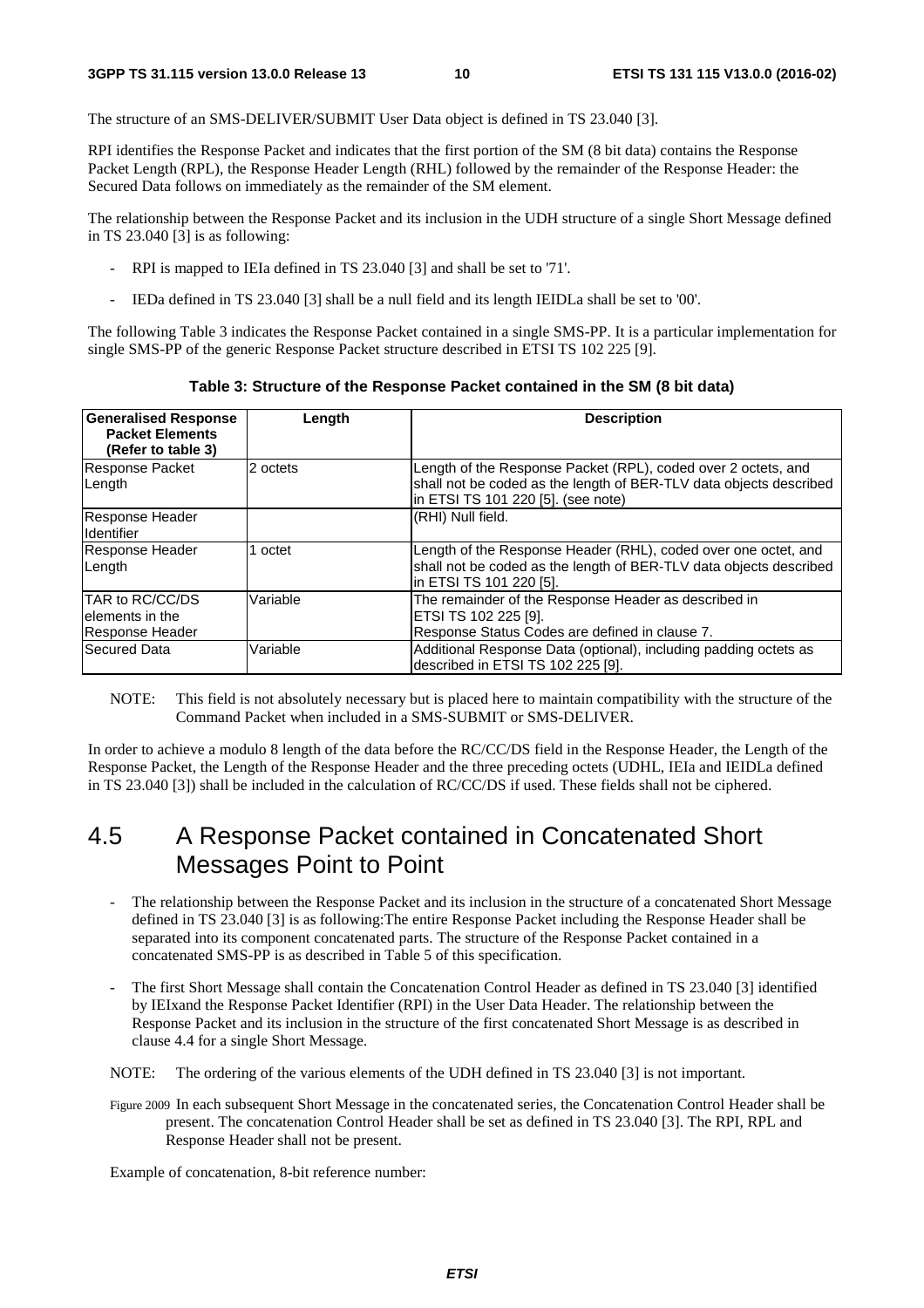if in the first Short Message the Concatenation Control Header is identified by IEIa, the RPI is mapped to IEIb and no other IEI is present, then the UDHL field contains the length of the total User Data Header i.e the Concatenation Control Header, the RPI and IEIDLb (UDHL shall be set to '07' with IEIa set to '00'). In subsequent Short Message's in the concatenated series, the UDHL contains the length of the Concatenation Control Header only, as there is no subsequent Response Packet Information Element (RPI and IEIDLb).

**Table 5: Structure of the Response Packet contained in the SM (8 bits data)** 

| <b>SMS-REPORT</b><br>specific Elements<br>(Refer to table 3) | Length   | <b>Comments</b>                                                                                                                                                 |
|--------------------------------------------------------------|----------|-----------------------------------------------------------------------------------------------------------------------------------------------------------------|
| <b>RPL</b>                                                   | 2 octets | Length of the Response Packet (RPL), coded over 2<br>octets, and shall not be coded as the length of BER-TLV<br>data objects described in ETSI TS 101 220 [5].  |
| <b>RHI</b>                                                   |          | (RHI) Null field.                                                                                                                                               |
| <b>RHL</b>                                                   | 1 octet  | Length of the Response Header (RHL), coded over one<br>octet, and shall not be coded as the length of BER-TLV<br>data objects described in ETSI TS 101 220 [5]. |
| TAR to RC/CC/DS<br>elements in the<br>Response Header        | Variable | The remainder of the Response Header as described in<br>ETSI TS 102 225 [9].                                                                                    |
| Secured Data                                                 | Variable | Additional Response Data (optional), including padding<br>octets as described in ETSI TS 102 225 [9].                                                           |

If the data is ciphered, then it is ciphered as specified in ETSI TS 102 225 [9], before being broken down into individual concatenated elements. The concatenation Control Header of the UDH in each SM shall not be ciphered.

In order to achieve a modulo 8 length of the data before the RC/CC/DS field in the Response Header, the RPL, the RHL and three octets set to '02' '71' '00', which precede the RPL, shall be included in the calculation of RC/CC/DS if used. These fields shall not be ciphered.

5 Implementation for SMS-CB

#### 5.1 Structure of the CBS page in the SMS-CB Message

The CBS page sent to the MS by the BTS is a fixed block of 88 octets as coded in TS 24.012 [7]. The 88 octets of CBS information consist of a 6-octet header and 82 user octets.

The 6-octet header is used to indicate the message content as defined in TS 23.041 [6]. This information is required to be transmitted unsecured in order for the ME to handle the message in the correct manner (e.g. interpretation of the DCS).

The content of the message shall be secured as defined in this subclause.

A range of values has been reserved in TS 23.041 [6] to indicate SMS-CB Data Download messages that are secured and unsecured. A subset of these values is used to indicate the Command Packet for CBS messages.

#### 5.2 A Command Packet contained in a SMS-CB message

The relationship between the Command Packet and its inclusion in the SMS-CB message structure defined in TS 23.041 [6] is the following:

- CPI coded on 2 octets is mapped to MID defined in TS 23.041 [6] and the range is from (hexadecimal) '1080' to '109F'. This range is reserved in TS 23.041 [6].
- NOTE: Generally, the CPI is coded on 1 octet, as specified in table 1 of ETSI TS 102 225 [9]. However, the CPI for the SMS-CB message is coded on 2 octets as the values reserved in TS 23.041 [6] to identify the Command Packet are MID values which are coded on 2 octets.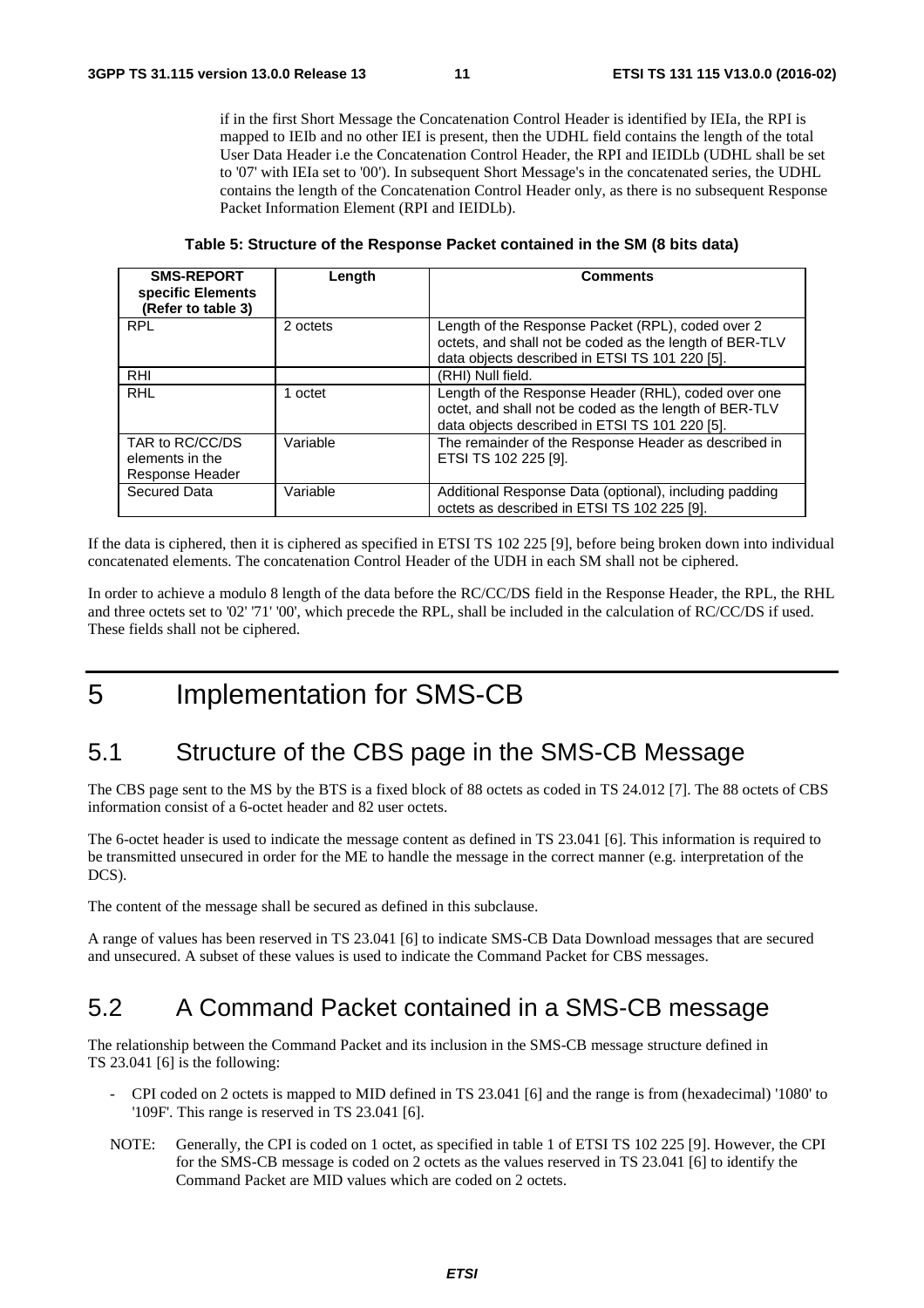Figure 2009 SN, DCS, PP shall be coded as defined in TS 23.041 [6] for GSM Cell Broadcast.

The structure of the Command Packet contained in the Content of Message of the first CBS page is as described in Table 1 of this specification.

It is recognised that most checksum algorithms require input data in modulo 8 length. In order to achieve a modulo 8 length of the data before the RC/CC/DS field in the Command Header the Length of the Command Packet and the Length of the Command Header shall be included in the calculation of RC/CC/DS if used. These fields shall not be ciphered.

Securing of the complete CBS message is achieved outside the 3G and GSM specifications by the Sending Entity. The Secured CBS message is formatted in accordance with the 3G and GSM specifications and transmitted to the MS as CBS pages. The CBS pages are received by the ME and sent directly to the UICC, by analysing the MID value. The UICC shall then reassemble, decrypt and process the message.

An example illustrating the relationship between a Command Packet split over a sequence of three SMS-CB pages is shown below.



First CBS page in the sequence Second CBS page Third and final CBS page

In the above figure, Header = 6 Octet header as defined in TS 23.041 [6] (i.e. SN, MID, DCS and PP) and CH = Command Header includes here the CPL, CHL, SPI to RC/CC/DS.

#### **Figure 3: Example of command split using concatenated CB SMS**

### 5.3 Structure of the Response Packet for a SMS-CB Message

As there is no response mechanism defined for SMS-CB, there is no defined structure for the (Secured) Response Packet. However, if a (Secured) Response Packet is sent via another bearer the structure shall be defined by the Receiving Application.

# 6 Implementation for USSD

The USSD application mode enables the transparent transport of data between an application residing in the network and a UICC based application. In such a case, to secure the payload of USSD operations, security mechanisms defined in TS 102 225 [9] shall be applied to the USSD messages. Generic secured Command Packet and secured Response Packet as defined in TS 102 225 [9] are contained, as defined hereafter, in the UM part of the USSD String. The USSD String shall be formatted according to annex X, where the PFI byte indicates that Application Data are formatted according to the present document.

The Data Coding Scheme of the USSD String (as defined in TS 23.038 [8]) shall be set to 0x96 (DCS = '10010110') to indicate that data is binary (8 bit data), and formatted according to annex X. In USSD Application mode, which uses an 8-bit character set, the maximum length of the USSD String field is 160 bytes.

Command and Response packets exceeding 159 bytes shall be segmented as described in sections 6.2 and 6.4.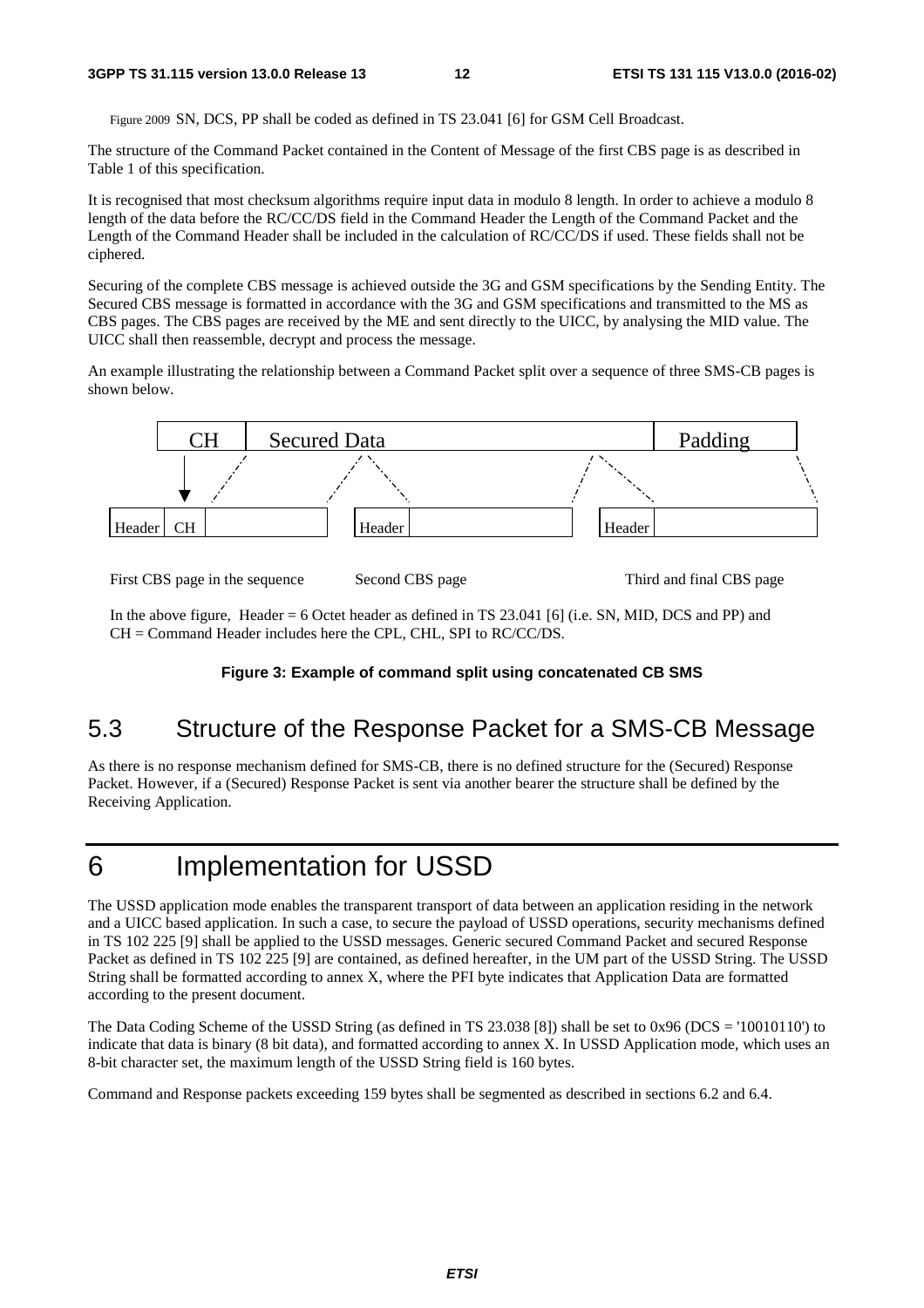### 6.1 Structure of the Command Packet contained in a Single USSD Message

The UM field of an USSD String contains the Command Packet.

The Command Packet shall be coded as the generic Command Packet described in TS 102 225 [9].

In the Command Packet, the Command Packet Identifier (CPI) value is '03' and the Command Header Identifier (CHI) is a Null field.

CPI, CPL and CHL shall be included in the calculation of the RC/CC/DS.

The SPI shall be coded as specified in TS 102 225 [9].

### 6.2 Structure of the Command Packet contained in concatenated USSD Messages

If the Command Packet, which is structured as described in section 6.1, is longer than 159 bytes (including the Command Header) then it shall be handled as follows.

- The entire Command Packet including the Command Header shall be separated into its component concatenated parts.
- The Command Packet is handled as a Concatenated USSD Message as described in annex X of the present document.
- The Command Packet Header will only be present in the first segment of a concatenated message.

If the data is ciphered, then it is ciphered as described above, before being broken down into individual concatenated elements.

CPI, CPL and CHL shall be included in the calculation of the RC/CC/DS.

The SPI shall be coded as specified in TS 102 225 [9].

An example illustrating a Command Packet split over a sequence of three messages is shown below.





### 6.3 Structure of the Response Packet

The Response Packet is generated by the Receiving Entity and possibly includes some data supplied by the Receiving Application, and returned to the Sending Entity/Sending Application. In the case where the Receiving Entity is the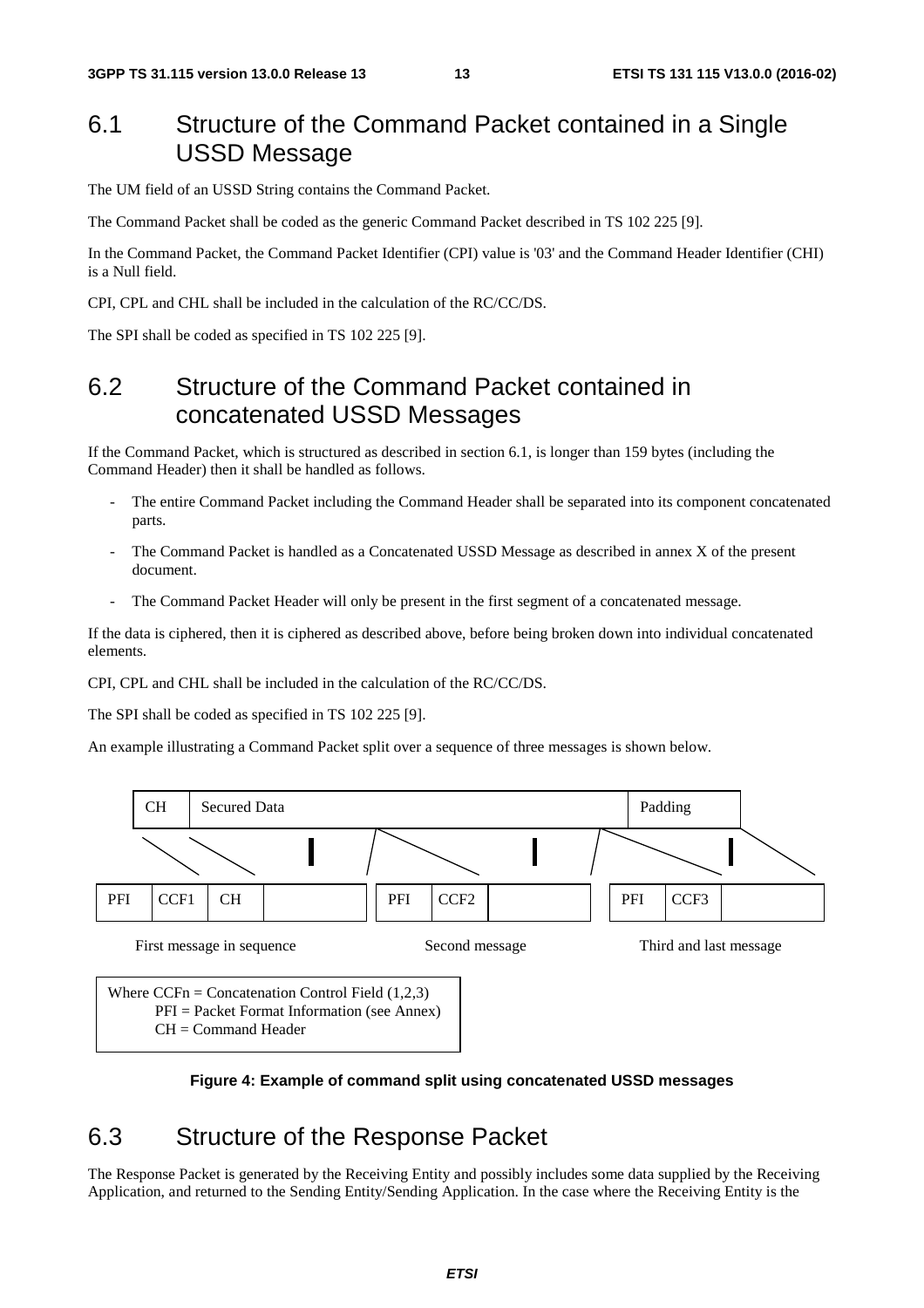UICC, this Response Packet is generated on the UICC, retrieved by the ME from the UICC, and included in the Return Result Component of a Facility message (see TS 24.090 [10]) returned to the network.

The USSD operations are defined in TS 24.090 [10].

The UM field of an USSD String contains the Response Packet.

The Response Packet shall be coded as the generic Response Packet described in TS 102 225 [9].

In the Response Packet, the Response Packet Identifier (RPI) value is '04' and the Response Header Identifier (RHI) is a Null field.

RPI, RPL and RHL shall be included in the calculation of the RC/CC/DS.

Coding of Response Status Codes is defined in clause 7.

### 6.4 Structure of the Response Packet contained in concatenated USSD Messages

If the Response Packet, which is structured as described in section 6.3, is longer than 159 bytes (including the Response Header) then it shall be handled as follows.

- The entire Response Packet including the Response Header shall be separated into its component concatenated parts.
- The Response Packet is handled as a Concatenated USSD Message as described in annex X of the present document.
- The Response Packet Header will only be present in the first segment of a concatenated message.

If the data is ciphered, then it is ciphered as described above, before being broken down into individual concatenated elements.

RPI, RPL and RHL shall be included in the calculation of the RC/CC/DS.

An example illustrating a Response Packet split over a sequence of three messages is shown below.



RH = Response Header

#### **Figure 5: Example of Response split using concatenated USSD messages**

If it is indicated in the SPI2 of a Command Packet to send back a PoR and if the Response Packet is too large to be contained in a single USSD String, then:

- One single Response Packet shall be sent back to the SE using the Return Result Component contained in the subsequent Facility message. This Response Packet:
	- Shall not contain any additional response data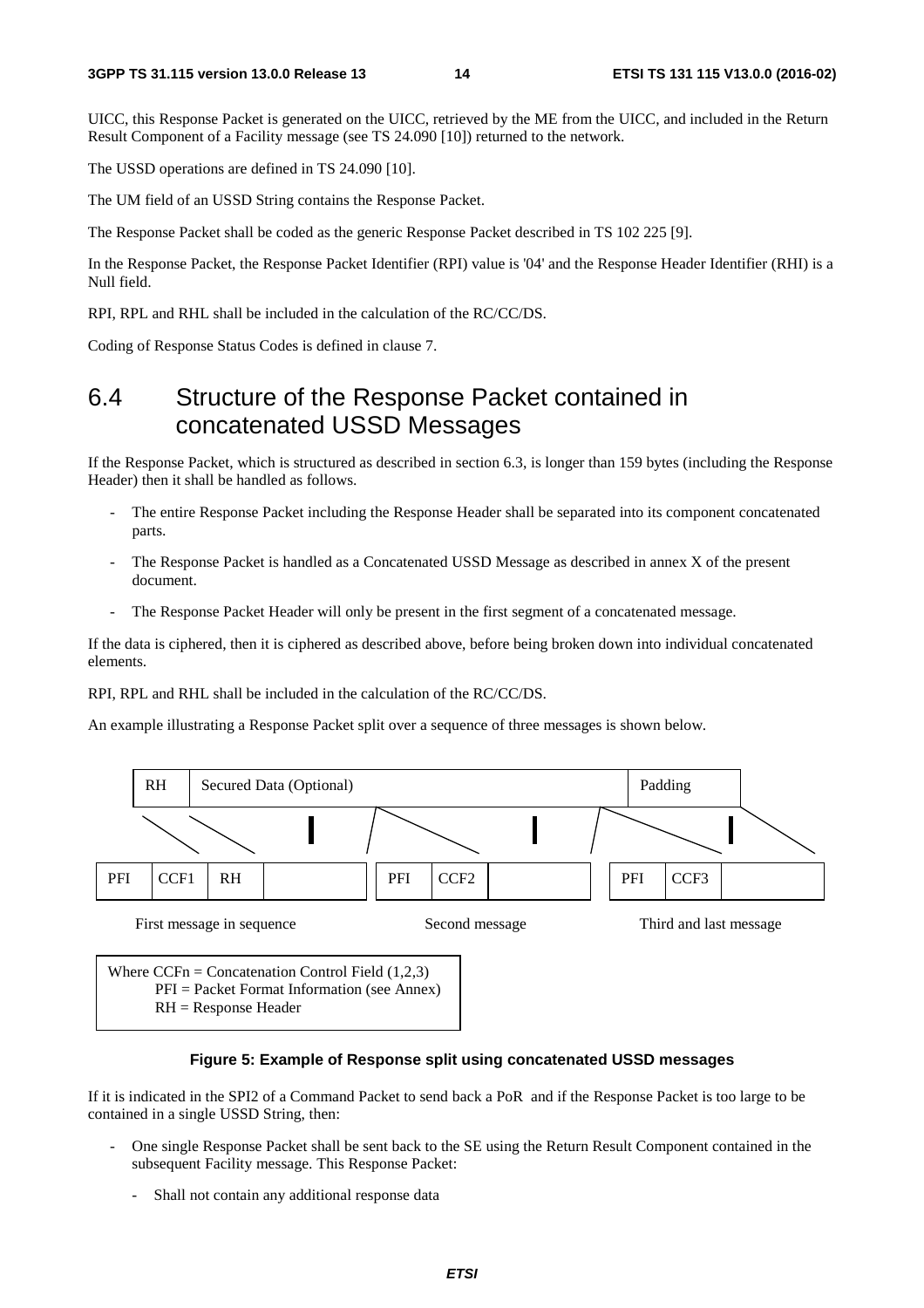- Shall contain the Response Status Code set to '0C' ('Actual response data to be sent using a ProcessUnstructuredSS-Request invoke component (i.e. using SEND USSD proactive command) ').
- The security applied to this Response Packet shall be the one indicated in the SPI2 of the Command Packet.
- This shall be followed by a complete Response Packet, contained in a concatenated USSD Message as defined above

# 7 Specific Response Status Codes

| <b>Status Code</b><br>(hexadecimal) | <b>Meaning</b>                                                                                                                                      |  |  |  |  |
|-------------------------------------|-----------------------------------------------------------------------------------------------------------------------------------------------------|--|--|--|--|
| '00' to '0A'                        | See TS 102 225 [9]                                                                                                                                  |  |  |  |  |
| '0B'                                | Actual response data to be sent using SMS-SUBMIT. See section 4.4.                                                                                  |  |  |  |  |
| 'OC'                                | Actual response data to be sent using a ProcessUnstructuredSS-Request invoke<br>component (i.e. using Send USSD proactive command). See section 6.3 |  |  |  |  |
| '0D' – 'FF'                         | See TS 102 225 [9]                                                                                                                                  |  |  |  |  |

**Specific Response Status Codes** 

# 8 Implementation for HTTP

The security for data exchange over TCP is provided by TLS. The HTTP protocol is used on top of TLS to provide encapsulation of the data and information about the receiving entity.

See ETSI TS 102 225 [9]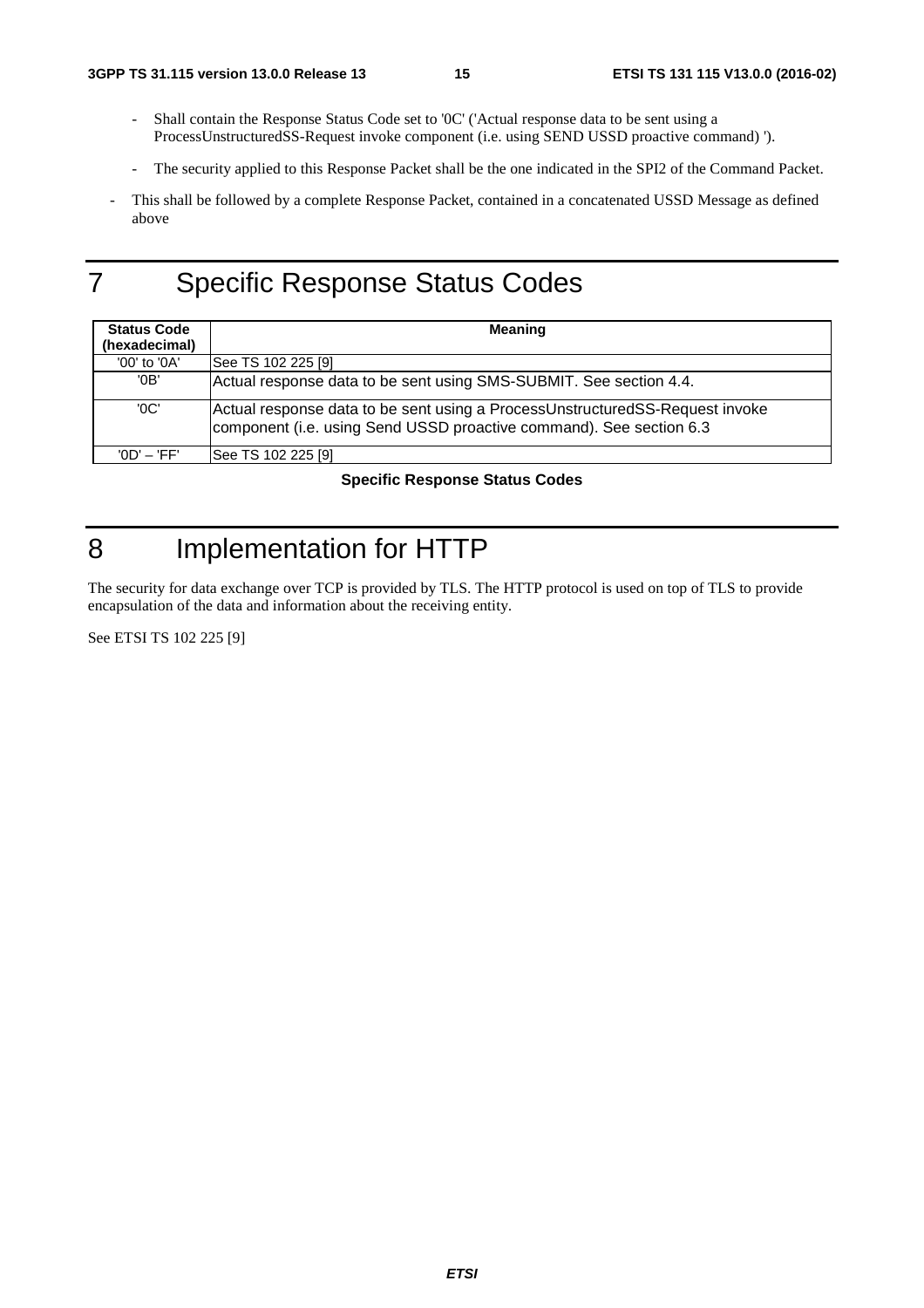# Annex A (normative): USSD String format

For the purpose of UICC-based application, the USSD String shall be coded as follows:



#### **Figure 6: USSD String format**

The header of an USSD Message may contain two fields:

- A mandatory PFI field, which is coded on 1 byte. The PFI contains information on the format of the USSD String.
- An optional CCF field, which is coded on 3 bytes. The CCF field presence is indicated by the PFI.

The PFI is coded as follows.

| X<br>Proprietary Application Data format<br>0                                                                                                                                                                                                                     |  |
|-------------------------------------------------------------------------------------------------------------------------------------------------------------------------------------------------------------------------------------------------------------------|--|
| Χ<br>Application Data formatted according to the present document.<br>If $b2 b1 = 01'$ (Application Data formatted according to the present<br>document), then b3 shall be coded as follows:<br>0<br>No CCF field<br>CCF field present<br>Reserved for future use |  |

The usage of CCF field allows USSD Messages to be concatenated to form a longer message. The CCF field contains information set by the application so that the receiving entity is able to re-assemble the received Ums in the correct order. Additionally, the CCF contains a reference number, which allows the receiving entity to discriminate between messages. The CCF octets shall be coded as follows.

Octet 1: Concatenated USSD Message reference number.

 This octet shall contain a modulo-256 counter indicating the reference number for a particular USSD Message, Concatenated or not. This reference number shall remain constant for every USSD Message that makes up a particular Concatenated USSD Message.

Octet 2: Total number of USSD Messages in the Concatenated USSD Message.

 This octet shall contain a value in the range 1 to 255 indicating the total number of USSD Messages constituting the Concatenated USSD Message. The value shall start at 1 and remain constant for every USSD Message that makes up the Concatenated USSD message. If the value is zero then the receiving entity shall ignore the whole USSD Message.

Octet 3: Sequence number of the current USSD Message.

 This octet shall contain a value in the range 1 to 255 indicating the sequence number of a particular USSD Message within the Concatenated USSD Message. The value shall start at 1 and increment by one for every USSD Message sent within the Concatenated USSD Message. If the value is zero or the value is greater than the value in octet 2 then the receiving entity shall ignore the whole USSD Message.

The UM field contains the actual application data (e.g. secure Command/Response Packets coded according to the present document).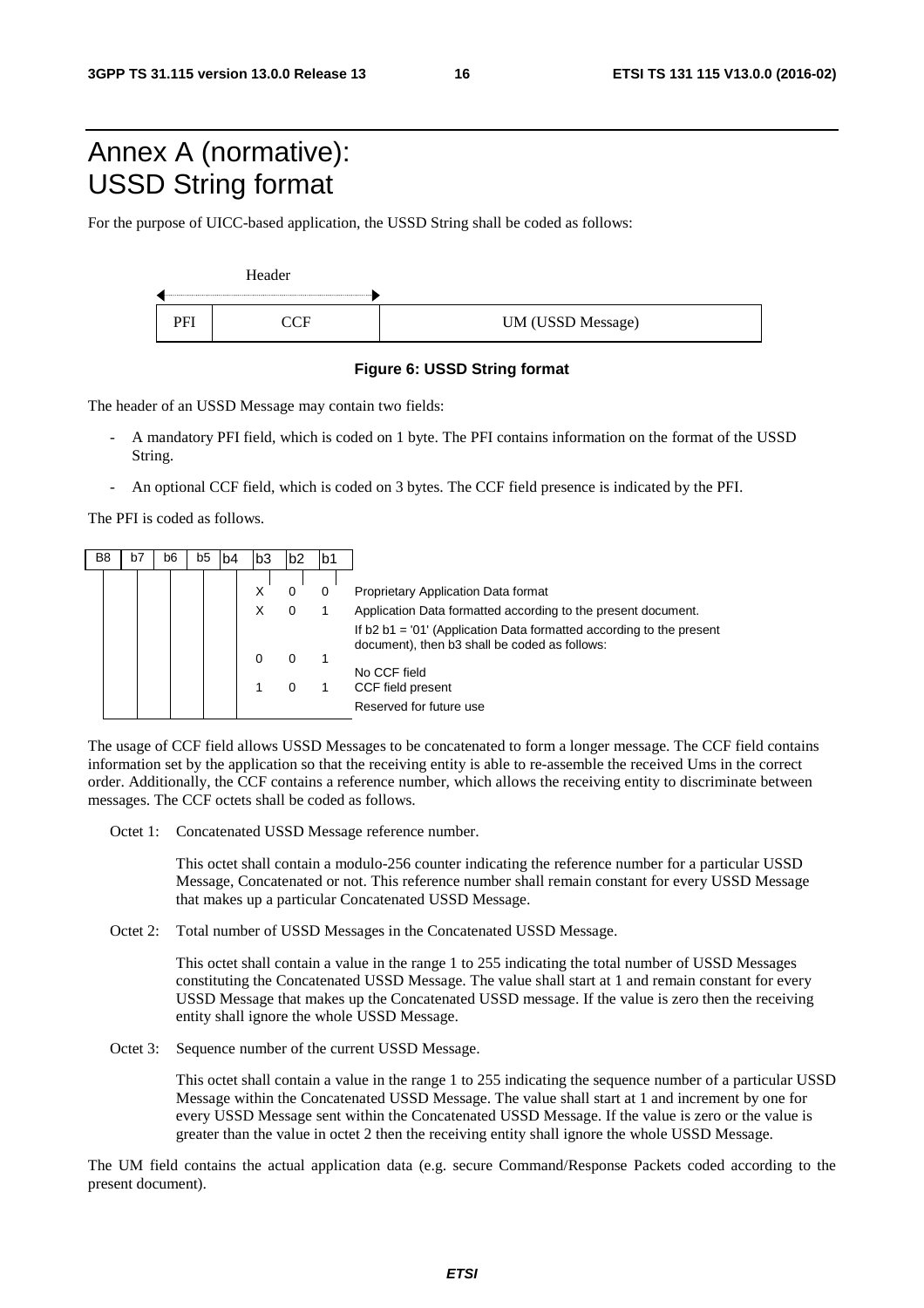In each USSD String in a concatenated series, the PFI and CCF fields shall be present.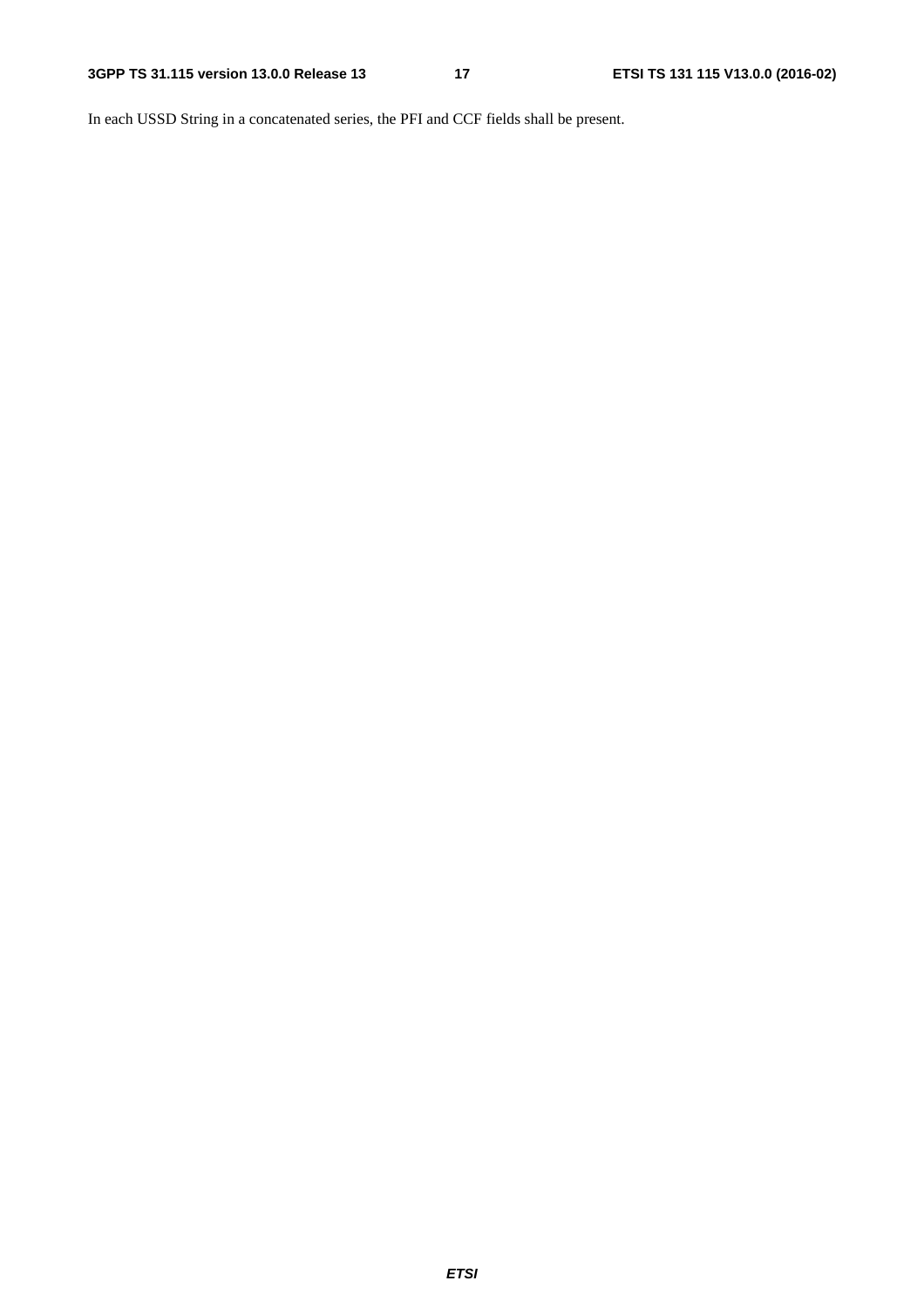# Annex B (informative): Change History

| <b>History Table</b> |                |             |           |                |                 |          |                                                                              |        |            |
|----------------------|----------------|-------------|-----------|----------------|-----------------|----------|------------------------------------------------------------------------------|--------|------------|
| <b>Date</b>          | <b>Meeting</b> | <b>Tdoc</b> | <b>CR</b> | <b>Rev</b>     | Rel             | Cat      | <b>Changes</b>                                                               | Old    | <b>New</b> |
| 2005-06              | <b>CP-28</b>   | CP-050141   | 0005      |                | Rel-7           | B        | Introduction of secured data download for USSD                               | 6.50.  | 7.0.0      |
| 2007-06              | CP-36          | CP-070301   | 0007      |                | Rel-7           | F        | Correction of the reference to ETSI TS 102 225                               | 7.0.0  | 7.1.0      |
| 2008-12              | CP-42          | CP-080907   | 0008      |                | Rel-8           | IB       | Introduction of AES and deprecation of DES                                   | 7.1.0  | 8.0.0      |
| 2009-03              |                |             |           |                |                 |          | Figure 2 fixed                                                               | 8.0.0  | 8.0.1      |
| 2009-12              | CT-46          | CP-091011   | 0010      |                | Rel-8           | F        | References update                                                            | 8.0.1  | 8.1.0      |
| 2009-12              | CT-46          | CP-090995   | 0011      |                | Rel-9           | <b>B</b> | Secured message structure for HTTP                                           | 8.1.0  | 9.0.0      |
| 2011-03              | SP-51          |             |           |                |                 |          | Automatic upgrade to Rel-10                                                  | 9.0.0  | 10.0.0     |
| 2012-03              | CT-55          | CP-120148   | 0014      |                | <b>Rel-10 A</b> |          | Correction to ETSI TS 102 225 reference                                      | 10.0.0 | 10.1.0     |
| 2012-09              | CT-57          | CP-120623   | 0016      | Iз             | $ReI-11$ $C$    |          | Enhancements to the security of the SMS OTA<br>download mechanisms           | 10.1.0 | 11.0.0     |
| 2013-03              | CT-59          | CP-120148   | 0023      | $\overline{2}$ | $ReI-12$ B      |          | Update of references to ETSI TS 102 225 and 3GPP TS<br>24.090 specifications | 11.0.0 | 12.0.0     |
| 2014-12              | CT-66          | CP-140961   | 0025      |                | $ReI-12$ F      |          | Correction of handling of Proof of Receipt                                   | 12.0.0 | 12.1.0     |
| 2015-06              | CT-68          | CP-150388   | 0026      |                | Rel-12 F        |          | Correction of handling of Proof of Receipt                                   | 12.1.0 | 12.2.0     |
| 2015-12              | SP-70          |             |           |                |                 |          | Automatic upgrade to Rel-13                                                  | 12.2.0 | 13.0.0     |